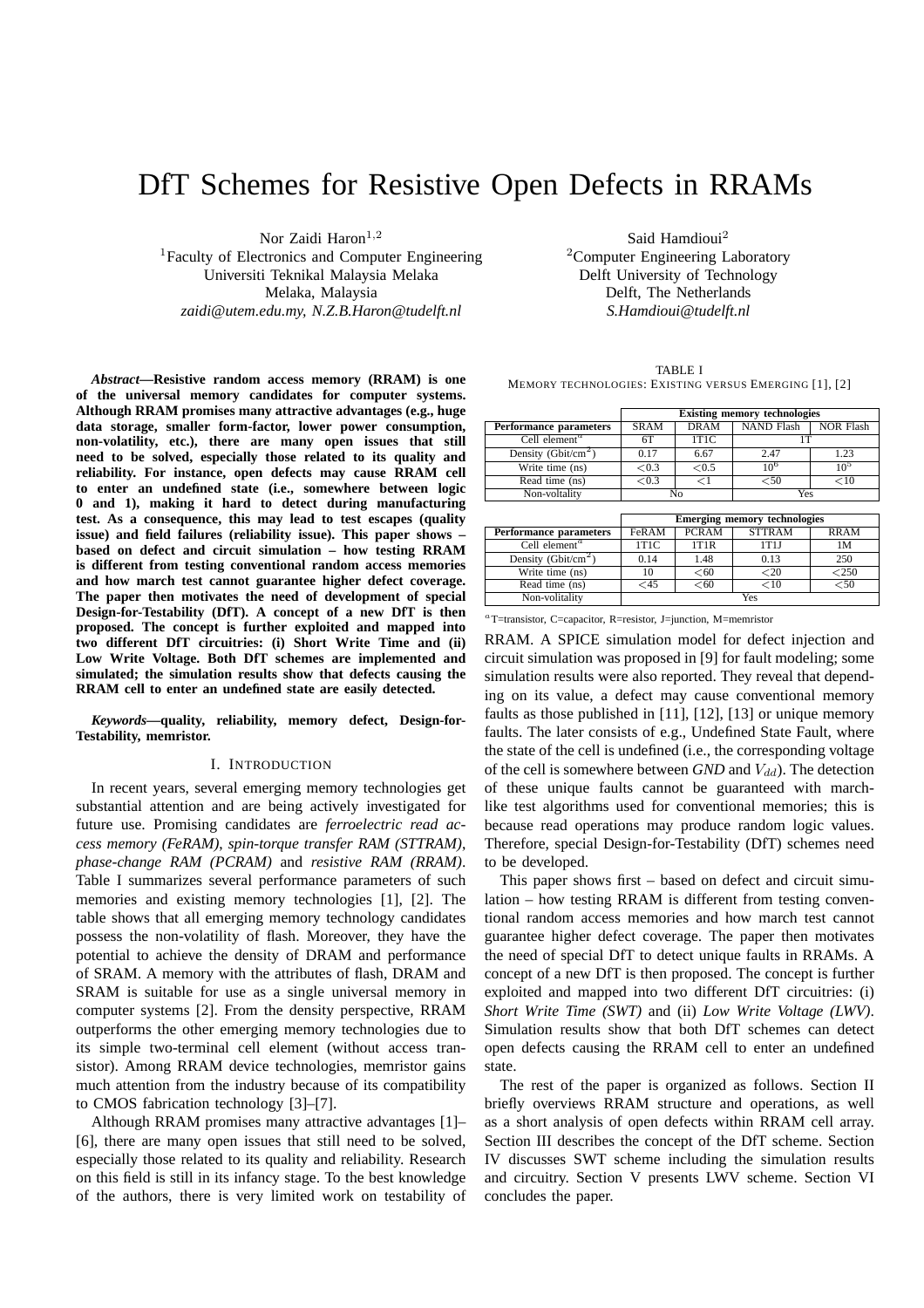

Fig. 1. (a) 3D RRAM structure (b) a single memory cell connection (c) electrical equivalent circuit



Fig. 2. Timing of control signals for RRAM operations

# II. BACKGROUND

This section reviews the RRAM structure, as well as its write and read operations. Thereafter, a short open defect analysis in RRAM cell array will be discussed in order to show some unique faults.

#### *A. RRAM structure*

Fig. 1(a) shows the generic structure of a three-dimensional (3D) RRAM [5]. The memory consists of three main parts: (i) non-CMOS cell array, (ii) CMOS-to-nano vias (CNVs), and (iii) CMOS peripheral circuits. The top layer is the cell array formed by two sets of parallel nanowires crossing perpendicularly with memristor sandwiched at each crosspoint; the middle layer is the CNVs made of metal (e.g., copper, tungsten); the bottom layer consists of the peripheral circuits (e.g., decoder, sense amplifier, etc.) structured from CMOS.

Fig. 1(b) illustrates the connection of a single RRAM cell *C*, which is divided into two groups: (i) the row group and (ii) the column group. The row group consists of the components connected to the lower-side terminal of cell *C*; these include nanowire word line *NWL*, short CNV *SV*, access transistor  $AT_R$ , CMOS word line  $CWL_R$  and CMOS bit line

 $CBL<sub>R</sub>$ . Conversely, the column group comprises the components connected to the upper-side terminal of cell *C*; these include nanowire bit line *NBL*, tall CNV *TV*, access transistor  $AT_C$ , CMOS word line *CWL<sub>C</sub>* and CMOS bit line *CBL<sub>C</sub>*. The electrical equivalent circuit of this single RRAM cell connection is shown in Fig. 1(c).

# *B. RRAM operations*

The top five graphs of Fig. 2 depict the timing of control signals for write 1, read 1, write 0 and read 0 RRAM operations [7], [10], while the bottom two graphs show the RRAM cell internal state  $\frac{w(t)}{D}$  and the output logic data value, respectively.  $\frac{w(t)}{D}$  is the metric used to define the logic value hold by a RRAM cell (memristor) [4]. The logic state definition proposed in [10] is used in this paper. Logic 1 is defined for  $0.6 \leq \frac{w(t)}{D} \leq 1$ ; whereas logic 0 is defined for  $0 \le \frac{w(t)}{D} \le 0.4$ . A safety margin  $0.4 \lt \frac{w(t)}{D} \lt 0.6$  is set as undefined logic state. The RRAM operations are defined as follows (see Fig. 2):

- For write 1 operation, the *Write/read enable WRE* signal is set high for the duration of  $100ns$  to initiate a write operation; at the same time, *Input data* of logic 1 sets *nanowire word line NWL* voltage to 1.5V and *nanowire bit line NBL* voltage to 0V. During this period,  $\frac{w(t)}{D}$ increases non-linearly (analog curve) from 0 to 1.
- For read 1 operation, the *WRE* signal is set low for the duration of 20ns; at the same time, a voltage of  $-1.5V$  is applied to *NWL* for the first 10ns followed by a voltage of 1.5V for the second 10ns. During this period,  $\frac{w(t)}{D}$ reduces from 1 to 0.64 before increases back to 1. During second read period, the *Sense amplifier enable SE* signal is activated to sense the read current. The read current is then converted to voltage, amplified and sent to output data buffer at  $t=120ns$ .
- For write 0 operation, *NWL* voltage is set to 0V and *NBL* voltage is set to 1.5V; this causes  $\frac{w(t)}{D}$  to reduce from 1 to 0 in symmetric pattern to that of write 1 operation.
- For read 0 operation,  $\frac{w(t)}{D}$  remains at 0. The current is sensed, converted to voltage, amplified and sent to output data buffer at  $t=240ns$ .

#### *C. Resistive open defects in memory cell array*

In [9], a case study of resistive open defects within a single cell has been carried out. Open defects with different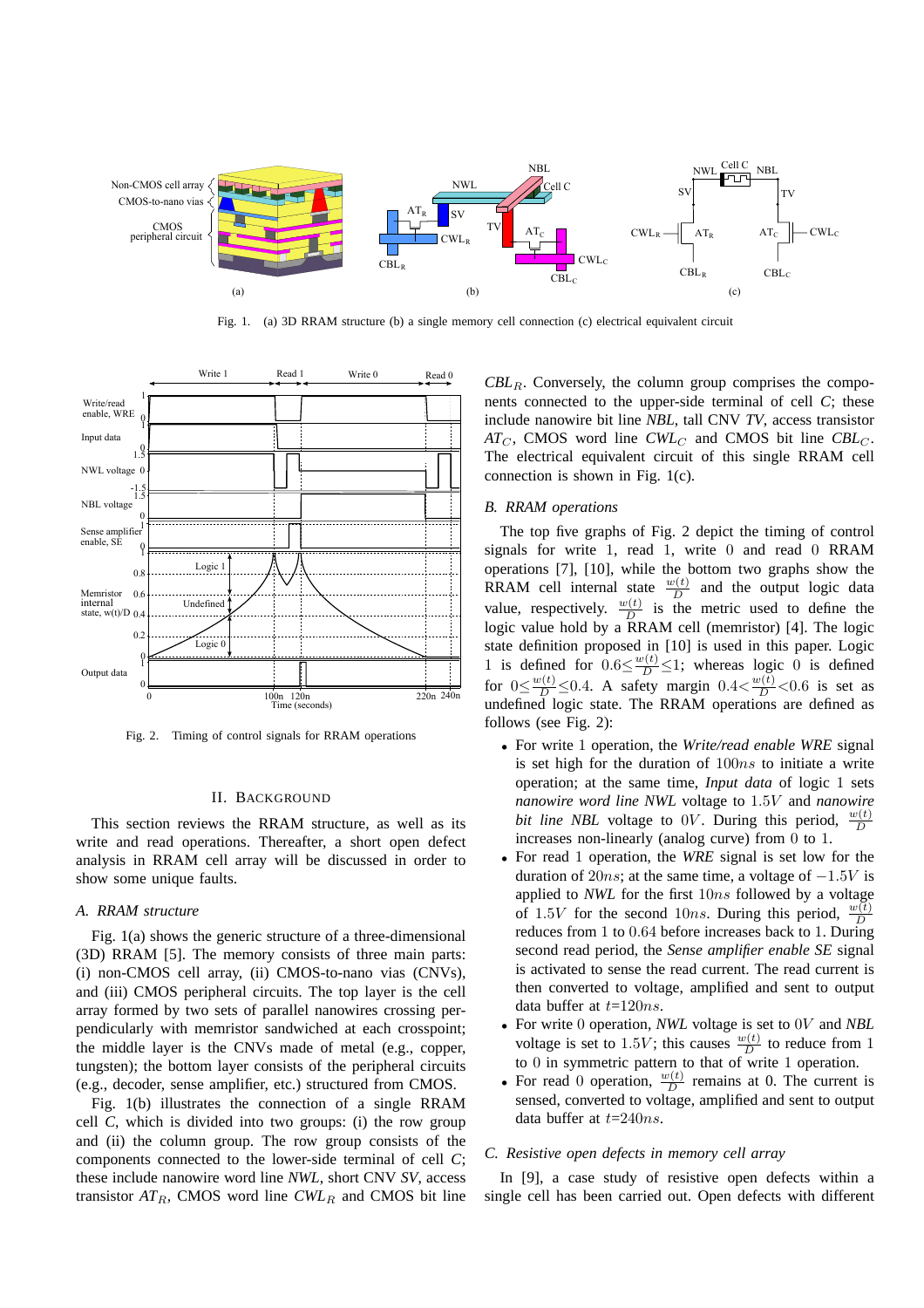TABLE II OBSERVED FUNCTIONAL FAULT MODELS DUE TO OPEN DEFECTS IN MEMORY CELL ARRAY

| <b>Open defect value</b> $(\Omega)$ | <b>Faulty behaviors</b>                                                                           | <b>Fault models</b>         |
|-------------------------------------|---------------------------------------------------------------------------------------------------|-----------------------------|
| $R_{on}$ > 56 $k$                   | The cell fails to undergo a down-transition (up-transition) when write $0$ (write 1) is performed | $TF_0(TF_1)$                |
| $R_{\alpha p} > 10M$                | The cell is always stuck at logic $0$ (logic 1)                                                   | $SAF_0$ (SAF <sub>1</sub> ) |
| $R_{on} > 21k$                      | The cell returns an incorrect read logic value 0 while it keeps its correct logic 1               | IRF <sub>1</sub>            |
| 19k $\leq R_{op}$ $\leq$ 56k        | The cell is set to an undefined state by a write $0(1)$ operation                                 | $USF_0$ (USF <sub>1</sub> ) |



Fig. 3. Simulation results of resistive open defects within RRAM cell for (a)  $0w1$  operation (b)  $1w0$  operation

resistance values  $R_{op}$  were injected and the memory operations  $0w1$ ,  $1w0$ ,  $0r0$  and  $1r1$  were performed;  $0w1(1w0)$ denotes a write  $1(0)$  applied to a cell which content is 0 (1), while  $r1(r0)$  denotes a read operation with the expected value  $1(0)$ . For instance, the simulation results of  $0w1$  and 1w0 operations applied with a memory cell with an open defect in it are given in Fig. 3 (a) and (b), respectively. The figures show that the maximum (minimum)  $\frac{w(t)}{D}$  value at the end of  $0w1(1w0)$  operation decreases (increases) as  $R_{op}$  increases. When  $19k\Omega \leq R_{op} \leq 56k\Omega$ , the cell enters an undefined state since  $0.6 \leq \frac{w}{D} < 0.4$ . When  $R_{op} > 56 \text{k}\Omega$ ,  $\frac{w}{D} \leq 0.4$  $(\frac{w}{D} \ge 0.6)$  meaning that the write operation fails to set the defective cell to logic 1(0).

Table II summarizes the observed faulty behaviors of the defective RRAM cell including their corresponding open resistance values and fault models. The analysis reveals that not only the traditional memory faults occur, but also new unique ones:

- Traditional fault models: these consists of e.g., *Transition Faults* ( $TF_0$  and  $TF_1$ ), *Stuck at Faults* ( $SAF_0$  *and*  $SAF_1$ *)* and *Incorrect Read Faults* (*IRF*1) [11], [12], [13]. These faults *can* be detected by march tests.
- Unique fault models: these consist of e.g., *Undefined State Faults* ( $USF_0$  and  $USF_1$ ). These faults *cannot* be detected by march test because the faults cause a random logic value to be read from the defective RRAM cells [9]. Therefore, a special Design-for-testability (DfT) scheme is required; this will be given next.

#### III. PROPOSED DFT CONCEPT

As already mentioned, open defects may cause the memory cell to enter an undefined state. Using sequence of write and



Fig. 4. Control signals for (a) SWT (c) LWV

read operation of march tests cannot guarantee the detection of such faults. The detection of these faults requires stressing the cell in such a way that:

- If the cell is faulty (i.e., undefined state), then stressing has to shift the state of the cell from the undefined to a wrong state. By performing a read operation after stressing the cell, the fault will be detected.
- If the cell is healthy, then it has to remains in its correct state. Otherwise, the stress may lead to overkill and yield loss.

RRAM operations rely mainly on the *duration of access time* and the *value of supply voltage* applied on *NWL* and *NBL* [4], [8], [10]. One can exploit these two properties to develop two DfT schemes; they are:

• Duration of access time: Every appropriate (normal) write operation requires a specific write access time; this is 100ns in Fig. 2. If now the access time is reduced, the cell will not have enough time to change its state from logic 1 (i.e.,  $\frac{w(t)}{D} = 1$ ) to logic 0 (i.e.,  $\frac{w(t)}{D} = 0$ ) or vice-versa; see Fig. 2. However, if the cell was already in undefined state (i.e.,  $0.4 \langle \frac{w(t)}{D} \rangle < 0.6$ ), then applying a write operation with a reduced write time will push the cell to shift from undefined to defined state. This scheme is referred to as *Short Write Time (SWT)*; it is illustrated in Fig. 4(a). During a normal mode a write operation (say w1) is applied with the nominal access time  $T_w$ . Thereafter, the test mode is enabled and a write operation (say w0), referred to as *weak write*, with a shorter access time  $T_{SWT}$  is applied. The test mode is then set-off and a normal read operation is applied (say  $r1$ ). If the cell suffers from open defect, then the first write  $w1$  will put the cell in an undefined state and the weak write  $\hat{w}0$  will shift the state of the cell to 0. The operation  $r_1$  operation will return a wrong value 0 instead of 1 and the fault will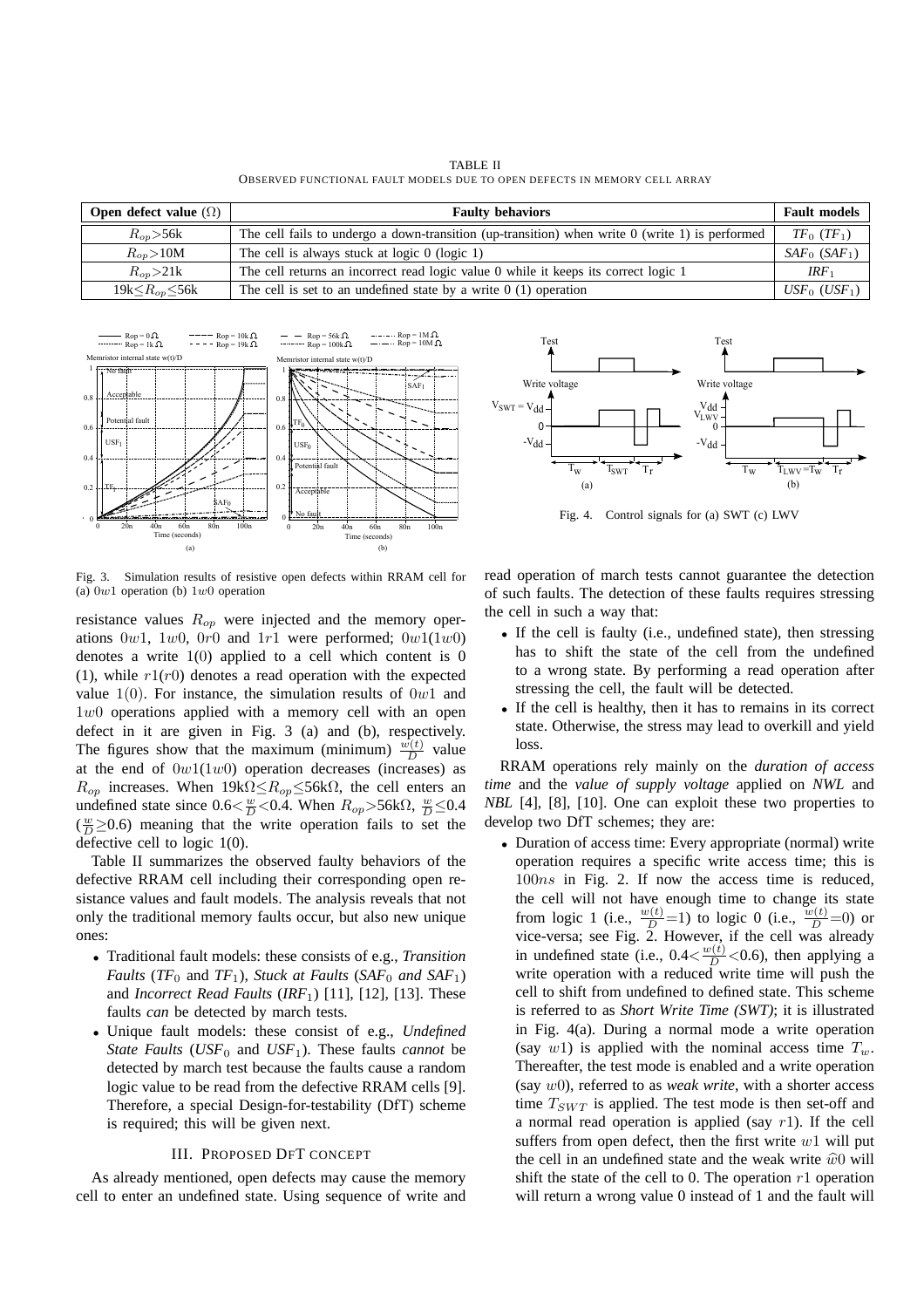be detected. If the cell is healthy, then the weak write will not be able to change the state of the cell and the read operation will return a correct value.

• Supply voltage value: Every appropriate (normal) write operation requires a specific write voltage; this is 1.5V in Fig. 2. If now the voltage supply is reduced, the induced electric field will not enough to change the cell's state from logic 1 (i.e.,  $\frac{w(t)}{D} = 1$ ) to logic 0 (i.e.,  $\frac{w(t)}{D} = 0$ ) or vice-versa; see Fig. 2. However, if the cell was already in undefined state (i.e.,  $0.4 \langle \frac{w(t)}{D} \rangle < 0.6$ ), then applying a write operation with a reduced write voltage will push the cell to shift from undefined to defined state. This scheme is referred to as *Low Write Voltage (LWV)*; it is illustrated in Fig. 4(b). During a normal mode a write operation (say w1) is applied with the nominal supply voltage  $V_{dd}$ . Thereafter, the test mode is enabled and a write operation (say w0), referred to as *weak write*, with a reduced supply voltage  $V_{LWV}$  is applied. The test mode is then set-off and a normal read operation is applied (say  $r1$ ). If the cell suffers from open defect, then the first write  $w1$  will put the cell in an undefined state and the weak write  $\hat{w}0$  will shift the state of the cell to 0. The operation  $r_1$  operation will return a wrong value 0 instead of 1 and the fault will be detected. If the cell is healthy, then the weak write will not be able to change the state of the cell and the read operation will return a correct value.

In order to detect open defects within RRAM cells, one can apply an appropriate test algorithm while incorporating one of the above DfT schemes, as it is done in [14] for SRAMs. The following test algorithm can be applied.

- 1) Initialize memory cells to 0.
- 2) Write 1 to memory cells.
- 3) Activate DfT (SWT or LWV) and apply weak write 0; only defective cells will flip to 0.
- 4) Deactivate the DfT and read 1 from the cells. If the read value is 0, then faults are detected.
- 5) Initialize the cells to 1.
- 6) Write 0 to the cells.
- 7) Activate the DfT and apply weak write 1; only defective cells will flip to 1.
- 8) Deactivate the DfT and read 0 from the cell. If the read value is 1, then faults are detected.

A detailed description of these two DfT schemes mentioned above will be given in the next two sections.

#### IV. SHORT WRITE TIME BASED DFT

As already mentioned, this scheme is based on reducing the write access time  $T_{SWT}$  while keeping the nominal supply voltage  $V_{dd}$ . Identifying the duration SWT of weak write is crucial; it has to detect faulty cells but at the same time prevent overkill. We propose the following methodology consisting of three steps.

First, set the targeted  $\frac{w(t)}{D}$  boundaries of the undefined state that the DFT has to shift to a defined state. As shown in Fig. 5(a) and (b), the upper and lower boundaries are set to  $B_1=0.6$ 



Fig. 5. Target and weak overwrite boundaries for (a) weak 0 (b) weak 1



Fig. 6. Simulation result to determine  $T_{SWT_0}$   $T_{SWT_1}$ 

and  $B_0=0.4$ , respectively; this is in line with the definition of undefined state.

Second, search for the open defect  $R_{op}$  value that causes  $w(t)$  $\frac{\partial (t)}{\partial t}$  to enter the targeted boundaries. A defect injection and simulation carried in [9] indicates that the open defect is  $19k\Omega$ for both boundaries; see Fig. 3.

Third, search the required time for DfT scheme by performing memory operations  $0w1w0$  and  $1w0w1$  to the RRAM cell injected with  $R_{op}19k\Omega$ . Fig. 6 shows the resulting  $\frac{w(t)}{D}$ curve for both operations. Analyzing the figure reveals that  $T_{SWT_0}$  at which  $\frac{w(t)}{D}$  shifts from  $B_1$  to  $B_0$  (dashed line) is 24ns. Likewise, the figure also shows that  $T_{SWT_1}$  at which  $w(t)$  $\frac{D(t)}{D}$  shifts from  $B_0$  to  $B_1$  (solid line) is 43ns for  $1w0w1$ operations. Note that  $T_{SWT_0}$  requires shorter duration than  $T_{SWT_1}$  because the RRAM cell  $\frac{w(t)}{D}$  changes quickly at larger values but slower at smaller values; i.e., larger  $\frac{w(t)}{D}$  allows faster ionic drift thus higher current [4].

#### *A. Simulation results*

To evaluate the correctness of the proposed schemes, a simulation using the obtained write times  $T_{SWT}$  has been carried out. Two open resistance values are considered: (i)  $R_{op} = 0$ and (ii)  $R_{op}$ =19k $\Omega$ . For each injected open resistance, the test algorithm mentioned in Section III is performed.

Fig. 7 shows the result for SWT scheme that performs  $0w1\hat{w}0r1$  operations to a cell initialized with 0 and injected with the considered  $R_{op}$  values. The weak write  $\hat{w}0$  operation uses  $V_{SWT} = V_{dd} = 1.5V$  activated for  $T_{SWT_0} = 24ns$ . This weak write operation causes the cell injected with  $R_{op}$ =19k $\Omega$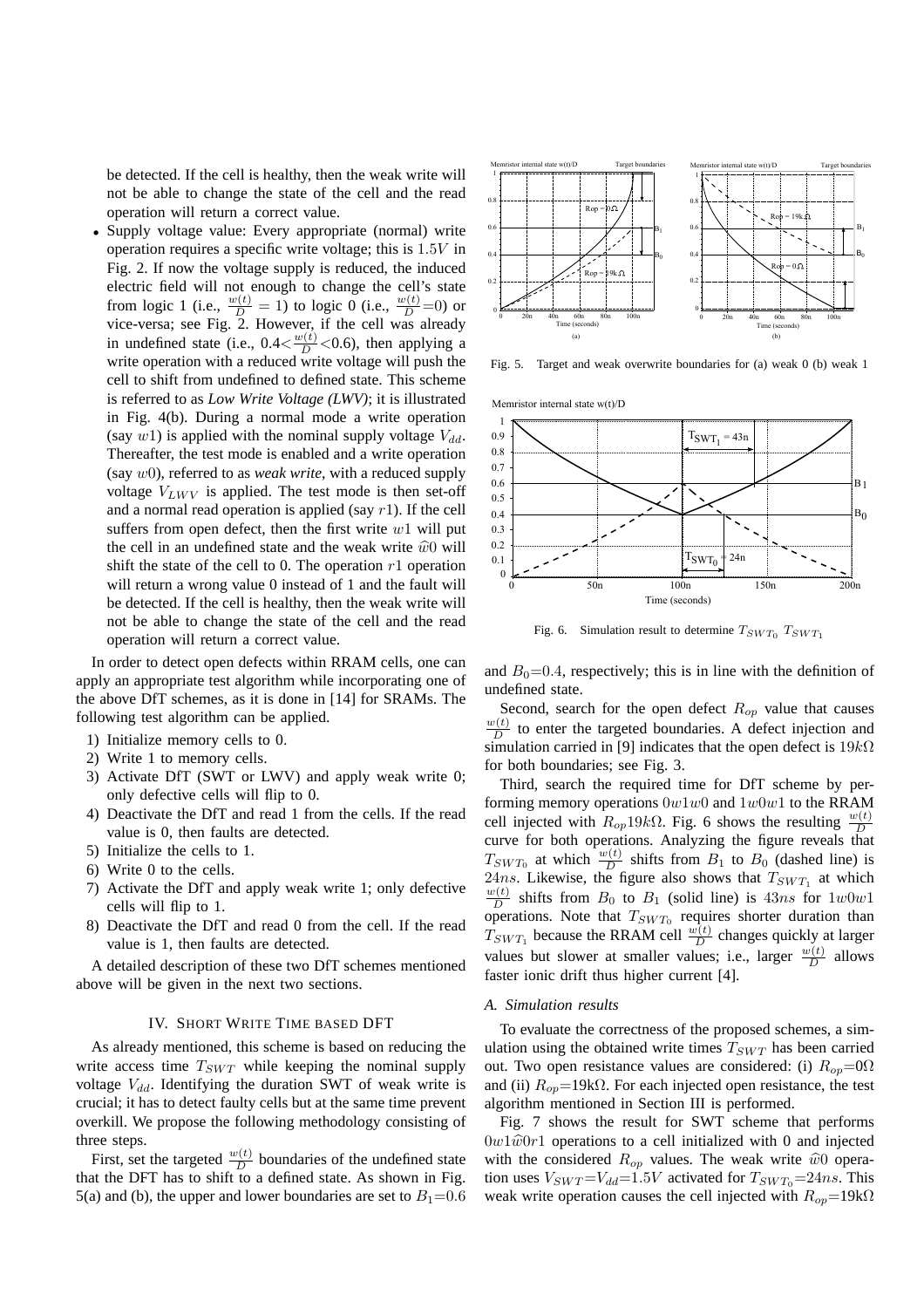

Fig. 7. Simulation results of SWT scheme for  $0w1\hat{w}0r1$  operation



Fig. 8. Simulation results of SWT scheme for  $1w0\hat{w}1r0$  operation

to flip from the undefined logic state to logic 0. The subsequent read operation detects this defective cell, while the fault-free cell passes the test.

Fig. 8 shows the result for SWT scheme that performs  $1w0\hat{w}1r0$  operations to a cell initialized with 1 and injected with the considered  $R_{op}$  values. The weak write  $\hat{w}$ 1 operation uses  $V_{SWT} = V_{dd} = 1.5V$  activated for  $T_{SWT_1} = 43ns$ . The simulation results show that the defective cell is detected while fault-free cell passes the test.

#### *B. Circuitry*

The SWT circuitry comprises a *Timer* that controls the duration of the write enable *DfT WE* signal for two different write operations: weak write 0 (weak write 1) and normal write time, as shown in Fig. 9. An NMOS transistor M1 and PMOS transistor  $M2$  are used to activate the appropriate operations. When the *Test* signal is high, M1 is switched on activating weak write 0 (1) operation; this in turn sets *Timer* to supply *DfT\_WE=V<sub>dd</sub>* for  $T_{SWT_0}$ =24ns ( $T_{SWT_1}$ =43ns). The  $DfT$  *WE* signal then activates *Pulse generator* to supply  $V_{dd}$ to RRAM  $CBL_C$  (CBL<sub>R</sub>) (see Fig. 1) for the specified time period. On the contrary, when the *Test* signal is low, transistor  $M2$  is switched on activating the normal write operation; this in turn sets *Timer* to supply *DfT\_WE=V<sub>dd</sub>* for  $T_{SWT}$ =100*ns*. Subsequently, *Pulse generator* is activated to supply  $V_{dd}$  for  $T_{SWT} = 100ns$ .

#### V. LOW WRITE VOLTAGE BASED DFT

This scheme is based on reducing the supply voltage  $V_{LWV}$ while keeping the nominal write access time  $T_w$ . The same



Fig. 9. Schematic of SWT circuitry



Fig. 10. Simulation result to determine  $V_{LW V_0}$  and  $V_{LW V_1}$ 

methodology for SWT is used; but the third step searches an appropriate voltage that sufficiently shifts the considered  $\frac{w(t)}{D}$ D boundaries instead of searching the shorter time. Each time an open defect is injected, a different  $V_{LWV}$  value is supplied to the RRAM cell under test and the memory operations  $0w1w0$  and  $1w0w1$  are performed. Note that the second write operation (e.g.,  $w0$  in  $0w1w0$ ) uses a lower voltage than  $V_{dd}$ =1.5V supplied for  $T_{LWV}$ =100ns. The resulting RRAM cell internal state  $\frac{w(t)}{D}$  curve is analyzed at the end of the second write operation. If the  $\frac{w(t)}{D}$  if shifted to the desired boundary ( $B_1$  or  $B_0$ ), then the required write voltage has been determined; otherwise, a different write voltage is supplied. As shown in Fig. 10, to shift  $\frac{w(t)}{D}$  from  $B_1$  to  $B_0$  after  $T_{LWV} = T_w = 100$ ns, the required write voltage  $V_{LWV_0} = 0.36$ V (dashed line at NBL voltage). Likewise, to shift  $\frac{w(t)}{D}$  from  $B_0$ to  $B_1$  after  $T_{LWV}$  = 100ns,  $V_{LWV_1}$  = 0.64V (solid line at NWL voltage).

# *A. Simulation results*

The same simulation setup for SWT scheme is used to simulate the LWV scheme. Fig. 11 shows the simulation results for the LWV scheme that performs  $0w1\hat{w}0r1$  operation using  $V_{LW V_0}$ =0.36V activated for  $T_{LW V}$ =100ns. The simulation results show that the defective cell is detected and the faultfree cell is passed. The same detection capability is achieved for LWV scheme that performs  $1w0\hat{w}1r0$  operation using  $V_{LWVI}$ =0.64V activated for  $T_{LWV}$ =100ns; see Fig. 12.